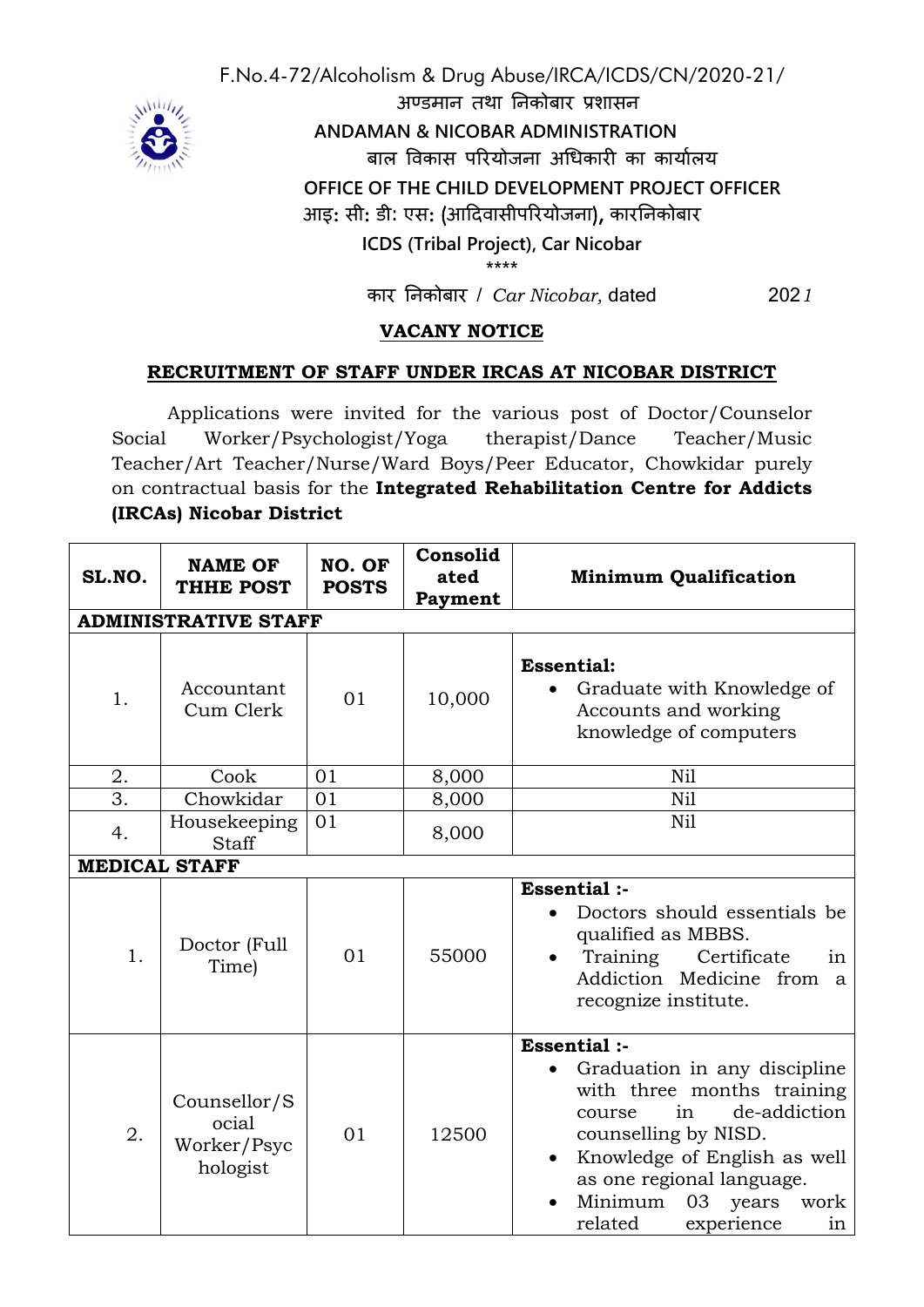|    |                                                                                        |    |       | Govt./NGOs.                                                                                                                                                                                                                                                                                                                                                         |
|----|----------------------------------------------------------------------------------------|----|-------|---------------------------------------------------------------------------------------------------------------------------------------------------------------------------------------------------------------------------------------------------------------------------------------------------------------------------------------------------------------------|
| 3. | Yoga<br>Therapist/Da<br>nce<br>Teacher/Musi<br>c Teacher/Art<br>Teacher (Part<br>Time) | 01 | 5000  |                                                                                                                                                                                                                                                                                                                                                                     |
| 4. | <b>Nurse</b>                                                                           | 01 | 12000 | <b>Essential :-</b><br>Nurse should be qualified as<br>$\bullet$<br><b>Auxiliary Nurse Midwife</b><br>(ANM) and trained by a<br>recognized government<br>medical institution.                                                                                                                                                                                       |
| 5. | Peer Educator                                                                          | 01 | 9000  | Should be literate, Ex-drug<br>user with 1-2 year of<br>sobriety.<br>Willing to work among drug<br>using population as well as<br>is possessing qualities like<br>empathy, communication<br>skills.<br>Willing to get trained, Agrees<br>to refrain from using, buying,<br>or selling drug; ready to work<br>for the prevention of harmful<br>drug use and relapse. |
| 6. | Ward Boys                                                                              | 01 | 11000 | Essential :-<br>VIII <sup>th</sup> pass from<br>recognized university.<br>Must be trained by NISD.                                                                                                                                                                                                                                                                  |

## **GENERAL INFORMATION**:

- 1. Engagement of above posts are purely on contractual basis for a period of 11 months which is likely to be extended on mutual consent and this does not confer any right/privilege for regular appointment or continuity of service in the department.
- 2. The Deputy Commissioner (N), A & N Administration , reserves the right to terminate the engagement of contract without assigning any reason thereof after serving one months notice or by paying one month salary without serving any notice or reason. Similarly, the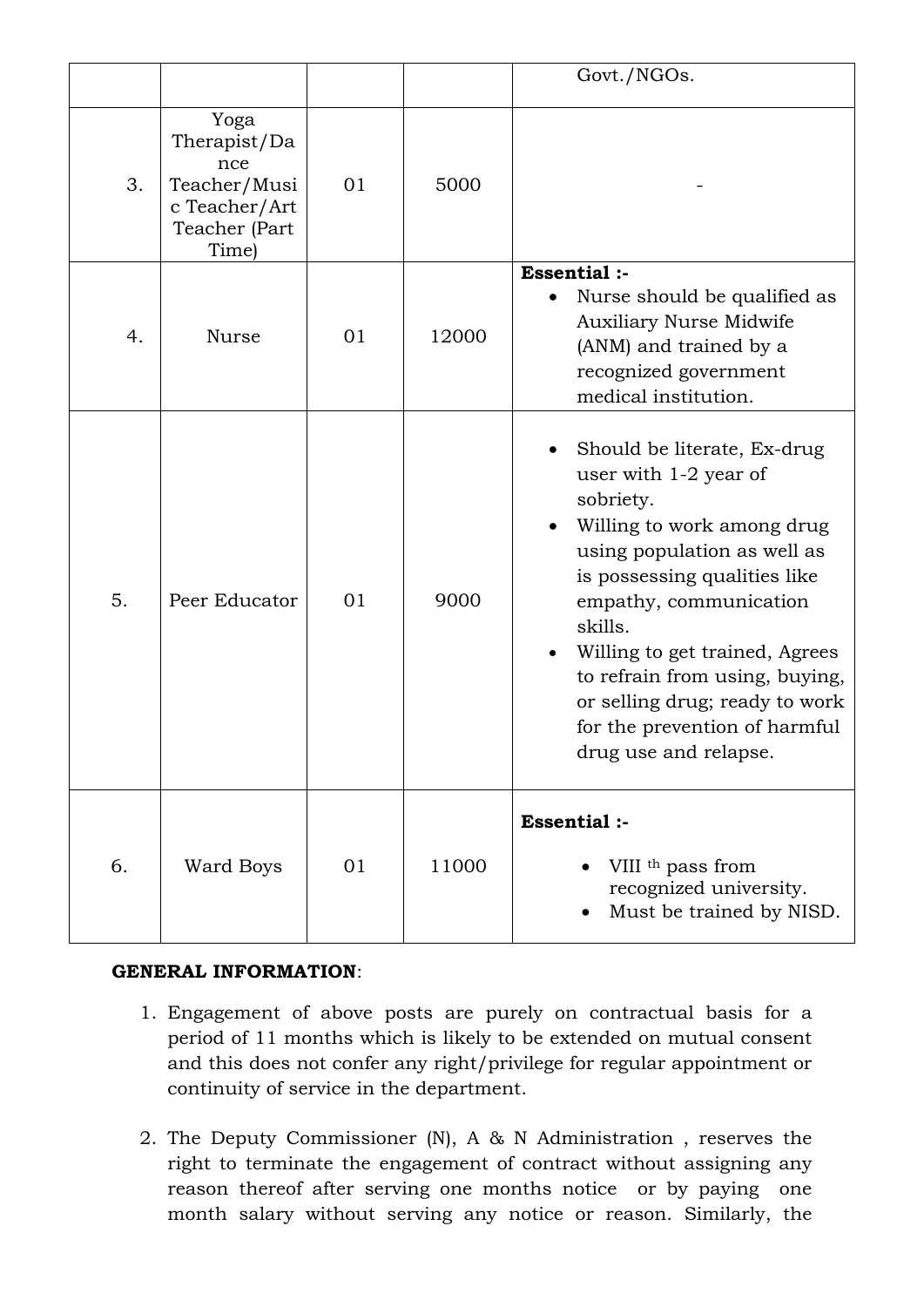incumbent shall have to give a Notice of one month before he may decide to resign from the post or deposit a month's salary in lieu of the same.

- 3. No TA/DA and Accommodation shall be providing for the candidates appearing in the interview.
- 4. While applying, the applicant should ensure that he/she fulfils the eligibility and other norms and that the particulars furnished by him/her are correct in all respect.

**NOTE:**In case it is detected at any stage of selection that a person does not fulfill the eligibility norms and/or that he/she has furnished any in corrected/false information or has suppressed any material fact(s), his/her candidature will stand cancelled. If any of these shortcoming is/are detected even after selection, his /her engagement is liable to be terminated without assigning any reason thereof.

## **HOW TO APPLY:**

- 1. All aspiring candidates for the posts Doctor/Counselor Social Worker/Psychologist/Yoga therapist/Dance Teacher/Music Teacher/Art Teacher/Nurse/Ward Boys/Peer Educator should submit their application in the prescribed Performa address to 'The Nodal Officer(IRCAs), ICDS Tribal Project, Head Quarter, Car Nicobar, Nicobar District-744301 mail id:- [icdscarnic@gmail.com](mailto:icdscarnic@gmail.com) by send postal service/email.
- 2. The candidates applied for the said posts shall be shortlisted on merit basis and top 10 candidates shall be called for personal interview by video conference for selection of suitable candidate for the said posts.
- 3. Last date of receipt of application is **27.12.2021**. Applications received after the last date and time will be considered rejected.
- 4. The shortlisted candidates are requested to bring mark sheets and certificate in support of Educational Qualification, Employment Registration Card. Local Certificate, Computer Certificate etc.
- 5. Approved by Deputy Commissioner(N), A & N Admin., Car Nicobar.

**Nodal Officer(IRCAs) ICDS Tribal Project**